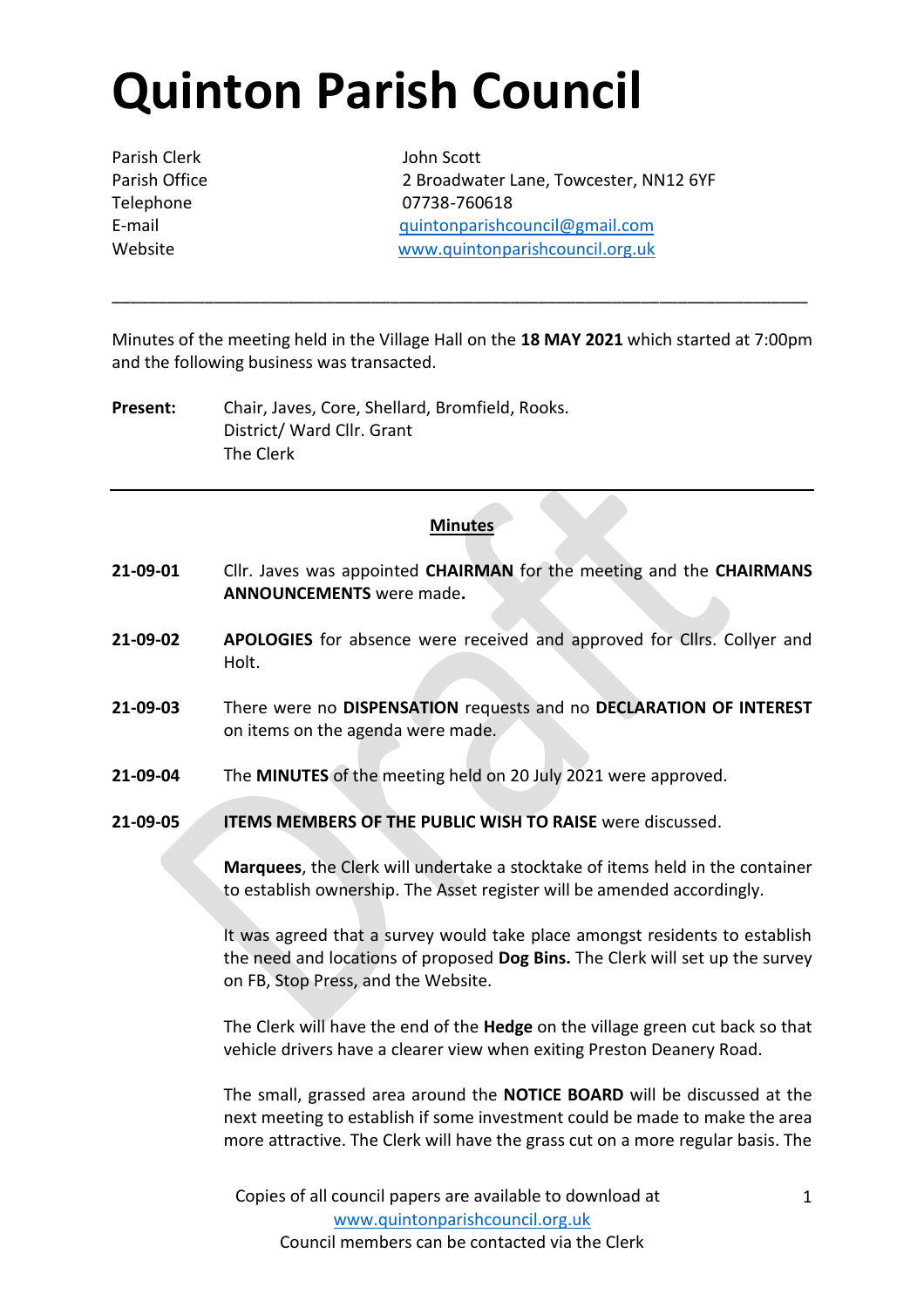Notice board itself is in poor condition and will be discussed at the next meeting.

- **21-09-06** There were no **PLANNING APPLICATIONS.**
- **21-09-07** It was **RESOLVED** to accept **FINANCE REPORT** for the 5 Months to 31 August 2021 which was previously circulated by the Clerk.

The **INTERNAL VERIFIER** confirmed that the Finance paperwork had been inspected and that there were no anomalies to report.

The attached **PAYMENTS** were approved.

**21-09-08** The **WARD COUNCILLOR** gave an update.

WNC are 0.5% overspent compared to the budget of 326m, this represents approximately £1.5m. It is expected that this will be recovered in the remaining period to the year end. The council has £109m in reserve.

The council was informed that the area south of J15 on the M1 (the area currently being used as the contractors' site) may be confirmed as a development zone for "Employment".

Cllr. Javes asked if sufficient provision had been made for Care in the WNC area.

**21-09-09** The **WORKING PARTY** reports were discussed.

**Flooding**, it was asked if the trees at the site of the blockage below the garage area could be removed, these are on Turney's Land. This will be discussed at the next working part meeting.

Highways, the Clerk will ask PCC to install a temporary speed monitor on the Wootton Road as there have been many instances of speeding of late.

**21-09-10** The **PLAYGROUND EQUIPMENT** replacement was discussed and will be further discussed at the next meeting where the Clerk will supply some ideas on what can be used.

> Cllr. Rook will ask residents for their ideas about their choice of replacement equipment.

**21-09-11** The **COMMUNITY FUND** allocations were discussed and confirmation of disbursement of the funds will be discussed at the next meeting.

> Village Hall, Christmas Tree, Monday Club, Jubilee Celebrations 2022, New Notice Board are amongst the ideas so far.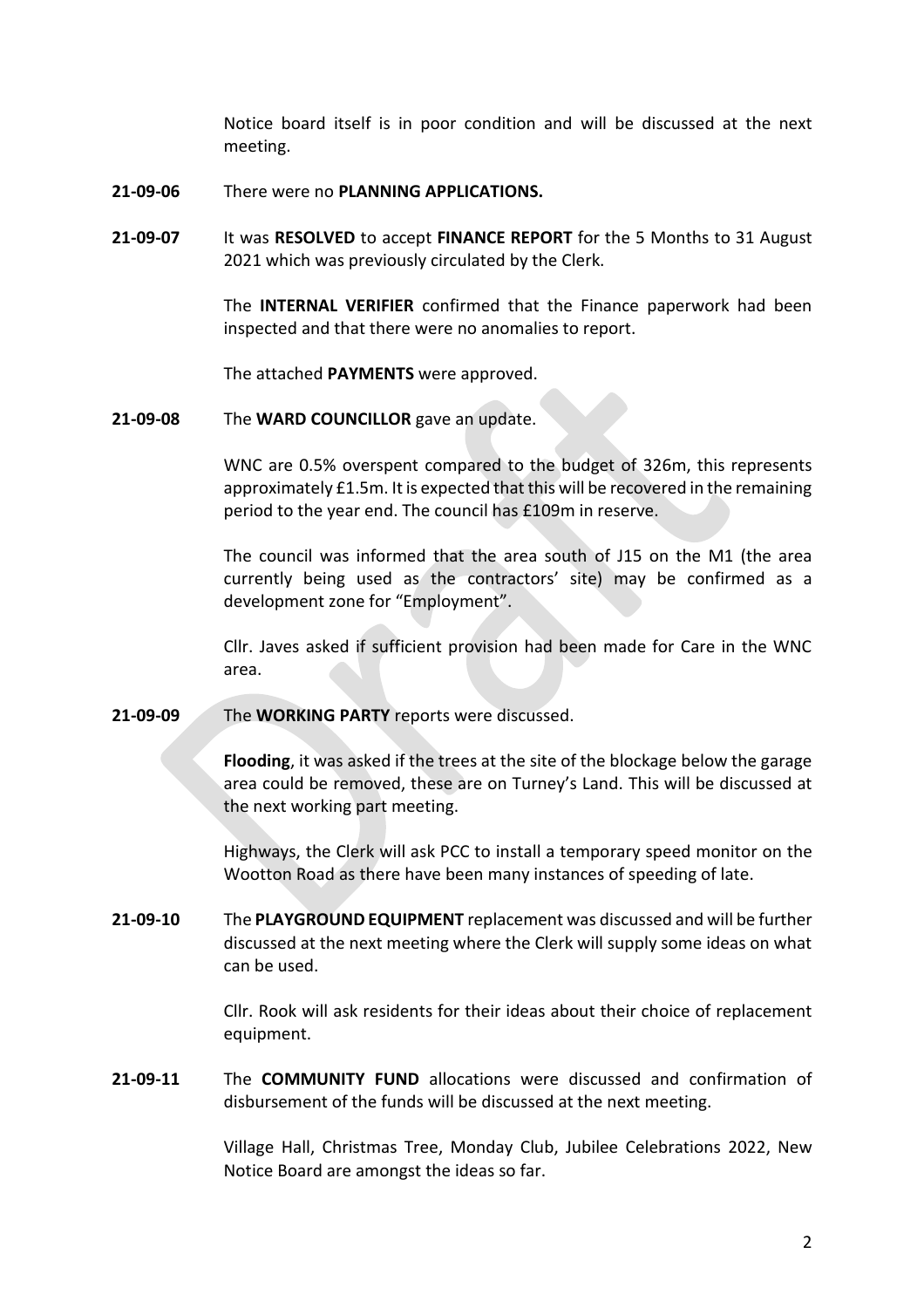## **Quinton Parish Council**

Parish Clerk John Scott

Parish Office 2 Broadwater Lane, Towcester, NN12 6YF Telephone 07738-760618 E-mail [quintonparishcouncil@gmail.com](mailto:quintonparishcouncil@gmail.com) Website [www.quintonparishcouncil.org.uk](http://www.quintonparishcouncil.org.uk/)

- **21-09-12** There were no other **MEETINGS ATTENDED**.
- **21-09-13 CORRESPONDENCE / CONSULTATION DOCUMENTS** were reviewed, and it was agreed that the following items would be discussed at the next meeting.

\_\_\_\_\_\_\_\_\_\_\_\_\_\_\_\_\_\_\_\_\_\_\_\_\_\_\_\_\_\_\_\_\_\_\_\_\_\_\_\_\_\_\_\_\_\_\_\_\_\_\_\_\_\_\_\_\_\_\_\_\_\_\_\_\_\_\_\_\_\_\_\_\_\_\_

Queens Jubilee Celebrations Plant a tree

**21-09-14 ITEMS FOR THE NEXT MEETING** on 16 November 2021 were received.

Budget 2022/23 Community Fund spending Play equipment, Notice Board, Monday Club, Village Hall contribution. Xmas Tree Dog Bins Council Assets List Jubilee Celebrations Plant a tree.

**21-09-15** Meeting **CLOSED** at 20:37.

**John Scott Clerk to Quinton Parish Council**

*Members of the public are welcomed at all meetings of the Council and opportunity to speak will be given at the appropriate time within the meeting. Members of the public may also address the Council upon individual items*  listed on the agenda for a period not longer than 3 minutes provided that three clear days' notice is given to the *Parish Clerk of the intention. Parish Council meetings are held in a public place and attendees need to be aware that under new legislation the meeting may be recorded and/or photographs taken. If any member of the public intends to record or take photographs, as a courtesy will you please declare this at the beginning of the meeting.*

## **Accounts to be approved and paid.**

Copies of all council papers are available to download at [www.quintonparishcouncil.org.uk](http://www.quintonparishcouncil.org.uk/) Council members can be contacted via the Clerk